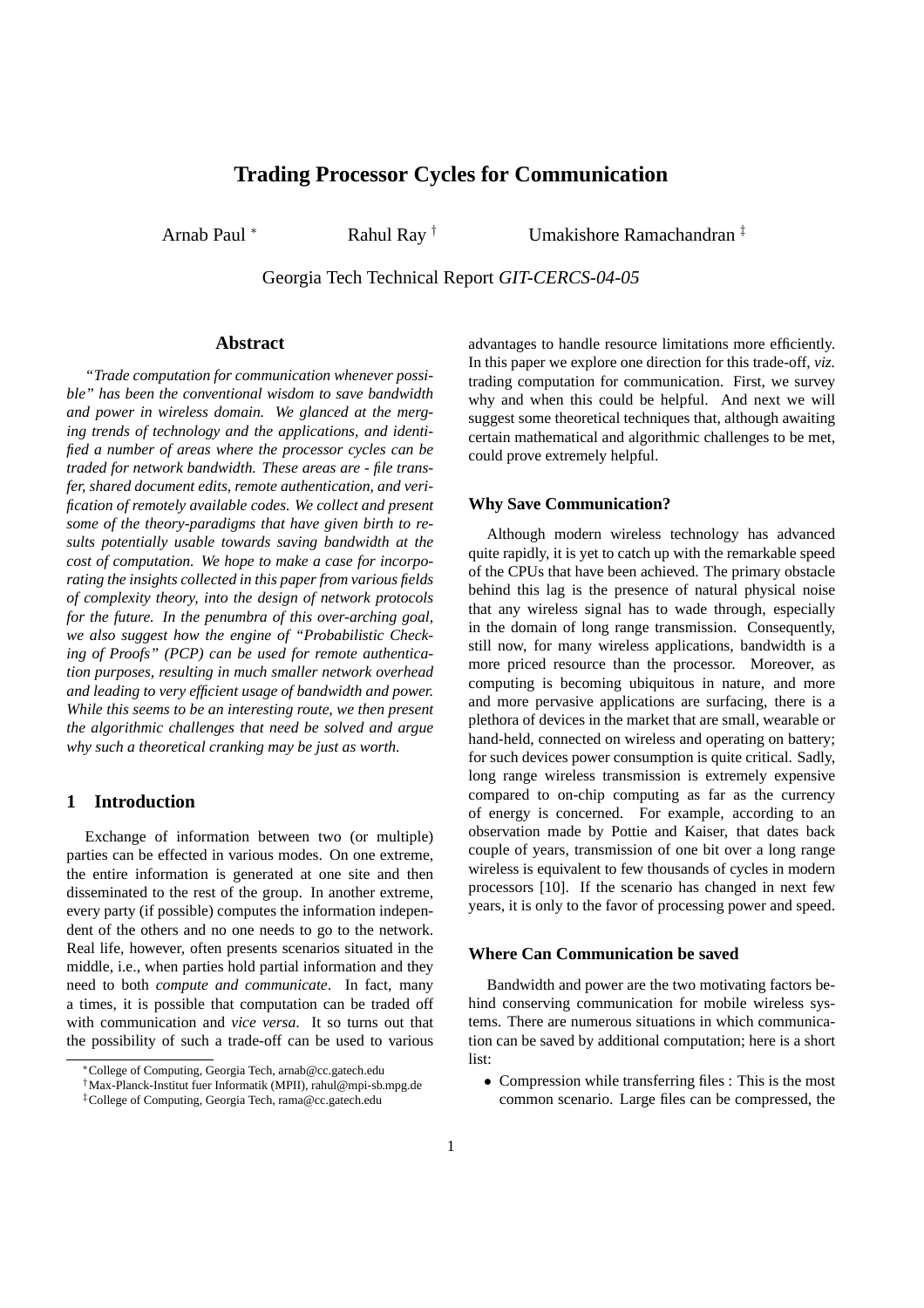overhead is that of compression and decompression and the gains are dependent upon the efficiency of the algorithms used as well as the exact input.

- Document Exchange: Consider two parties A and B updating a single document. They may hold slightly different version of the same file; if A wants to know the contents of B's document, it may be possible to smartly compare their edits with a much lower communication overhead than transferring the whole file.
- Remote Authentication: This is a scenario which is becoming extremely commonplace given the application and technology trends. Remote users need to be authenticated quite often, and the paradigm of password based authentication is gradually being replaced by other authentication mechanisms, such as biometrics or key-stroke dynamics and so on. These authentication keys are quite large in size and typically the applications require authentication on a continual basis. Naive implementation of such systems therefore leads to huge communication overhead resulting just from the act of authentication alone. While the large size and high entropy of such keys are quite desirable security features, they poses the bandwidth bottleneck. It may be possible to improve the bandwidth requirement of such schemes by carefully modifying the associated verification protocol, which saves the bandwidth, yet at the same time, retains the benefits of a high-entropy authentication token. A point to note here is that simple cryptographic hashing of the key will not work. Because, typically, the biometric patterns generated by a person at different times and to different sensors are not identical, rather close matches. However, a cryptographic hash function does not preserve such proximities and therefore the distance between two patterns cannot be obtained by comparing their hash digests.
- Verification of Mobile Codes and Remote Computations: Internet cookies are no strangers to any one now. However, installing programs downloaded from remote locations can be quite sensitive to the security and privacy issues. It would be really nice if a remote code came with a certification that it does not perform harmful action. As of today, the only certification attached to such a code is the trustworthiness of the party from which it has been downloaded. However, a more convincing proof will be a complete listing of its behavior on different input condition that a user can verify. Quite naturally, such a proof will be really long will take a cause the user a long time to verify. A similar situation would arise in cyber-foraging which is often discussed as an upshot of computing becoming pervasive. In cyber-foraging, a small device

with limited computation hands over a heavy-duty processing to a larger machine. When the result is handed back, it is not clear how efficiently the small device could be assured of the correctness of the result. Again, a proof, which would be unreasonably long, could be attached, but the verification of such a proof will not only eat away all the processor cycles that were to be saved at the first place, but will also choke the bandwidth completely because of its exponential size.

#### **Goals of this paper**

The ambition in this position-paper is four-fold. First, we start on the note of a conventional wisdom that communication should be purchased at the cost of additional processing where bandwidth and power are scarce, and identify the areas falling within the scope of such a trade-off. Second, we collect and present some of the theory-paradigms ( *viz.*, Communication Complexity Theory, Randomized Approximation Algorithms, and Probabilistic Checking of Proofs) that have given birth to results potentially usable in this regard. And we believe that such paradigms have a lot more to offer to the applied-research community. Third, we make an interesting observation that the techniques of Probabilistic Checking of Proofs can be exploited to develop a new remote authentication protocol that results in huge savings in bandwidth(and power). We show how to transform a remote authentication problem to benefit from the proof-checking framework. And finally, we bring out the algorithmic challenges that need be handled. In part, these hurdles are theoretical, and in part, these are the implementation difficulties of an extremely messy and intricate system.

We first present a quick and cursory survey of how in the various situations discussed above, communication can be saved. While data compression is too diverse in nature over various application domains, the subject is quite well-studied at the same time, and hence lies outside the scope of this article. We briefly mention some of the results derived by the theoreticians in the domain of document exchange. One of our goals is to stimulate the interest of applied research community to integrate these results into real life systems. Such a task is often quite non-trivial and comes only after overcoming a series of engineering hurdles. Next, we discuss the issue of remote authentication. Here we first point out an interesting solution, *viz.* Probabilistic Checking of Proofs (PCP) [1] that can be applied as a generic mechanism to save bandwidth and power. For Remote Authentication, we propose a new protocol that uses the PCP-trick so that the entire authentication-key need not be transmitted. Instead,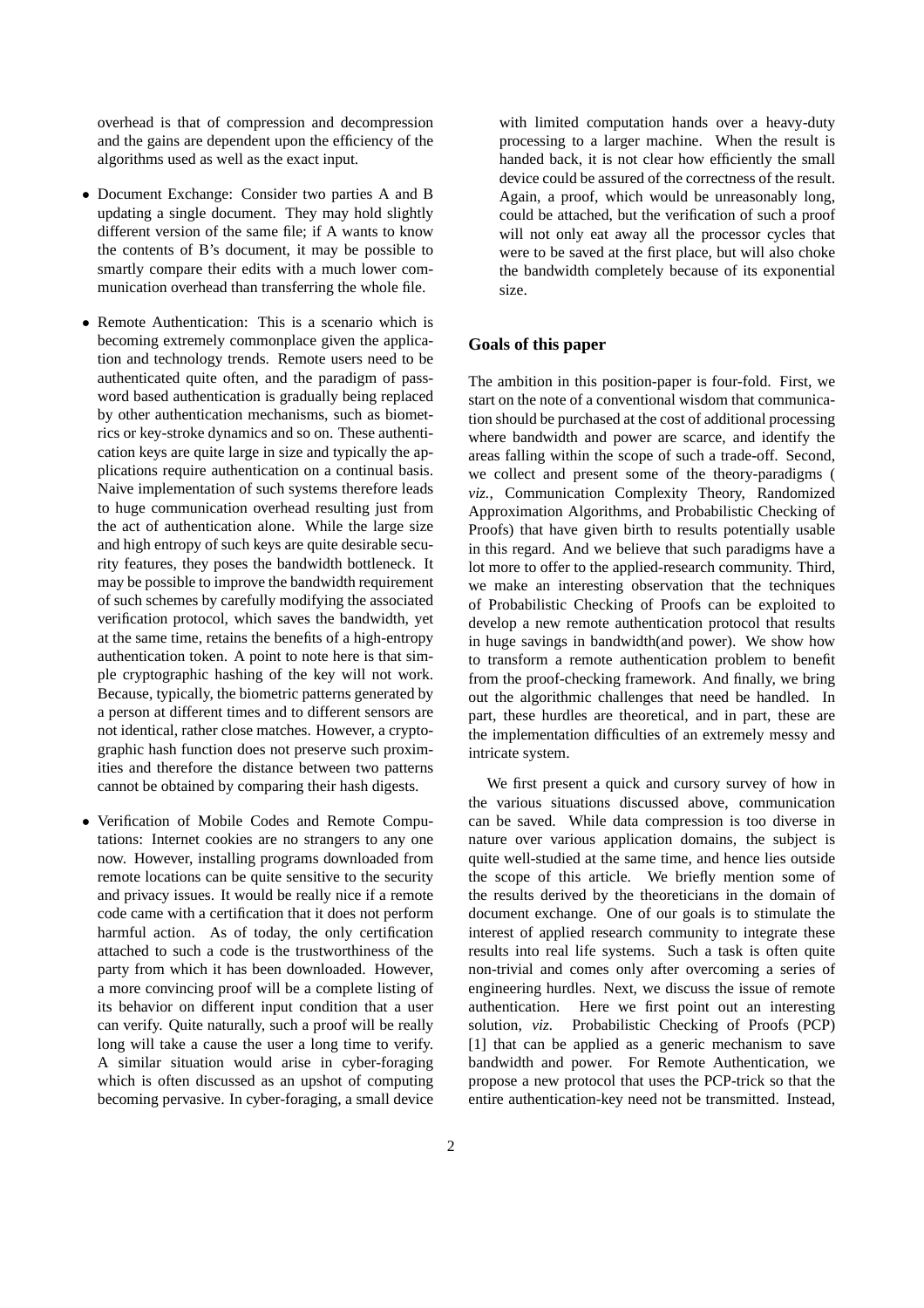a very small fraction of the key would be enough for the verifier at a remote end to validate a user's identity.

The paradigm of proof checking has deeper connections with complexity theory and error correction. In a nutshell, any problem in NP $<sup>1</sup>$  can be cast as a problem where a</sup> prover is producing some proof and a verifier is verifying the same, and in this process the verifier is looking into only a small fraction of it instead of the whole proof. This is very counter intuitive, and will be discussed with little more details in section 3. Authentication however, seems to readily fit into a prover-verifier framework. But we reformulate it in a slightly different way in section 4. The reason for reformulating the problem is to make it resemble the prover-verifier version of an NP problem. That helps us use the trick of checking only a small fraction of bits in the proof, i.e., in our case, it suffices to transmit only a small fraction of a large authentication key over the network. It is worth mentioning that **P**CP builds upon the results from Theory of Error Correction which in turn is based on polynomials over mathematical structures called Finite Fields. The techniques used in probabilistic checking of a proof relies on a bunch of other results related to many properties of low degree polynomials [12, 11, 4, 6]. The interesting challenge from a systems point of view is to integrate these theoretical notions into an implementable authentication system.

The rest of the paper is structured as follows. The next section describes the paradigm of communication complexity; we discuss very briefly the main objective of this theory and how it connects to the areas where communication can be saved at the cost of additional computation. In section 3 we introduce the preliminary concept of a proververifier game that is at the basis of PCP. In the same section we define the notion of PCP as well. In section 4, we cast the remote authentication problem as an instance of prover-verifier game and demonstrate how the fruits of PCP-theorem can be harnessed in that setting. Our discussion on PCP culminates in section 5 where we present the PCP-based protocol for remote authentication. In section 6 we present the algorithmic design challenges that arise in the context of implementing PCP-based protocols. We finally conclude in section 7.

## **2 Communication Complexity**

Communication Complexity Theory [5] is a relatively younger branch of theoretical computer science that offers a different angle to understand many complexity theoretic questions such as lower bounds of problems, circuit depth etc. However, researchers gradually realized the immense scope that the subject opens up even for practical real life problems. In this section, we start with a quick tour of Communication Complexity, and then discuss how the fruits of this theory can be used for areas such as Document Exchange and Remote Authentication. Fundamentally we deal with the following abstract question :

Suppose A and B are two parties trying to compute a function  $f(x, y)$  of two variables x and y. A has x in possession, but not y. Similarly, B has y, but not x. There is no limitation assumed on the computational power of A and B. Without any loss of generality we can assume that the size of these two inputs are same, *i.e.*,  $|x| = |y| = n$ . The question is: "what is the minimum number of bits that need to be exchanged between A and B so that both can compute  $f$ "?

An obvious and trivial answer is  $n$ , because both A and B can send their respective inputs to each other and thereafter compute the function privately. But it turns out that depending on the nature of the function  $(f)$  to be computed, one can take smarter steps and reduce the required communication significantly. As a trivial, yet illustrative, example, if x and y are two lists of numbers,  $([x_1, \ldots x_n], [y_1 \ldots y_n])$ and the function  $f$  to be computed is the average of all these numbers, i.e.,  $f(x, y) = \frac{\sum_i x_i + \sum_i y_i}{2n}$ , then quite clearly there is no need for sending the complete lists across the network.

The basic formulation of the communication complexity question, however abstract, directly appeals to the need for saving communication. Drawing upon our discussion in section 1, these insights can be applied to many problems that we mentioned. In particular, Document Exchange and Remote Authentication are two areas where it has been applied quite successfully, although in a *randomized* setting. Randomized communication complexity in principle deals with the same question, except the fact that guarantees for the answers are relaxed to high-probability cases as opposed to complete determinism. For example, we may ask, whether two strings x and  $y$  are identical with a high probability guarantee, say 0.99. Another possibility is that we want an approximation of the function at the cost of complete determinism. For example x and y are two images and the function  $f$  is a distance between these images quantifying how different they are; in this case, it may be useful just to compute an approximate distance  $\hat{f} \approx f$  provided communication can be saved substantially.

Now we present some examples of where the notion communication complexity has been applied. One of them is Document Exchange. In this case, it is mostly not necessary to transfer whole documents between two parties. This problem has been studied by quite a few researchers. For example, Orlitsky [7] showed that this

<sup>&</sup>lt;sup>1</sup>The class of problems solvable by Nondeterministic Turing Machine in Polynomial Time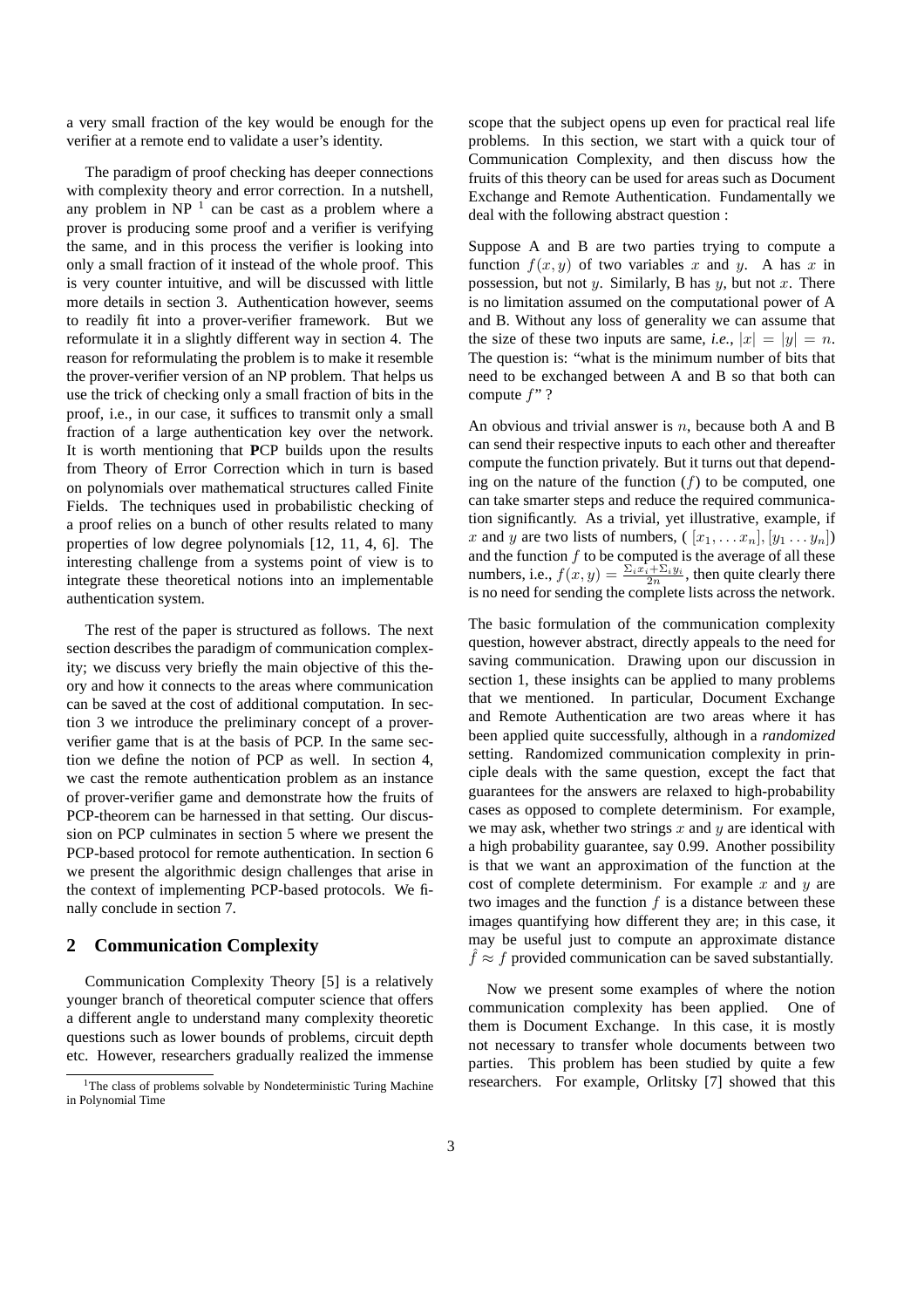can be achieved in  $\Omega(h \log n)$  time provided the two files do not differ in more than  $h$  positions (the number of positions where they differ is also known as the Hamming Distance). In a more recent result, Cormode *et al.* showed that it is useful to conceive of a new distance between the documents, called the *edit distance* which quantifies the number of edits necessary to transform one copy of the document to the other [3]. The edit distance is a metric. However, instead of directly computing the edit distance, it turns out easier to transform this distance into Hamming Distance and then proceed thenceforth.

Approximating the Hamming Distance is an interesting question. In a rather negative result Pang and Gamal showed that the communication complexity of this problem is  $\Omega(n)$ , even in a probabilistic case [8]. Therefore, it is theoretically impossible to obtain a two sided  $\epsilon$ -bound, *i.e.*, it is impossible to achieve an estimation  $\hat{h}$  (the estimated hamming distance) of  $h$  (the original distance) so that  $(1 - \epsilon)h \leq \hat{h} \leq (1 + \epsilon)h$  holds for all  $0 \leq \epsilon \leq 1$ with arbitrary high probability. However, the results in [3] how a one sided bound can be tightly achieved; in particular these results describe an approximation scheme that underestimates the Hamming Distance between two strings only with a negligible probability.

Such results are quite theoretical in nature. And, as with the case of most randomized systems, a naive implementation is often fraught with an unacceptable abundance of negative outcomes. Such systems need extensive experimentation and parameter tuning before real-life deployment. In a very recent work, Paul *et al.* showed how the approximation technique for Hamming Distance can be applied to Remote Authentication Systems [9]. They borrow the theoretical notion of approximating Hamming Distance computation from [3] and describe a structured, systematic experimental methodology on how to deploy the theory in practice, in addition to proving other theoretical bounds. It turns out that Hamming Distance computing fits in the core of a diverse range of pattern-matching algorithms used in many biometric devices, such as finger print identifiers or iris-scan recognizers and so on. Their results, although not extremely accurate and should be taken more as ball-park figures, show that such randomized Hamming Distance computation can yield a power savings of up to 80% in a Remote Authentication system, while degrading the security guarantee for the authentication only negligibly.

The moral of the whole story that bred itself in our discussion of Communication Complexity Theory, is that there have already been quite a few encouraging results that can be directly borrowed while developing several components of computer networks of the future, and that to the strongest belief of these authors, there are many more problems that deserve attention from this new theoretical angle offering practical gains.

# **3 PCP Preliminaries**

In this section we keep our focus on remote authentication. However, we want to suggest a new solution framework, *viz.*, the Probabilistic Checking of Proofs (PCP), for this domain. We first show that the problem of remote authentication can be reformulated as a two party Prover-Verifier game. In this framework we can immediately apply the notion of PCP and the associated techniques to illustrate how to cut down the number of transmitted bits. As a final assimilation we describe our protocol. We start with defining the infrastructure, viz., the Prover-Verifier game.

## **3.1 Prover-Verifier Game and PCP**

Any computational decision problem essentially means deciding a question like  $x \in L$ ?, where x is a string and  $L$  is a language, both over the same alphabet  $2$ . A machine essentially decides this set inclusion problem. The hardness of the problem depends on the lower bound on the time the machine would take in deciding the question. Our two party setting consists of the following : (i) The Prover (**P**r ), who has an unlimited computational power, and (ii) The Verifier (**V**f ) who has polynomial amount of computational resources. The game is the following: **P**r is trying to prove to **V**f that some string x belongs to some language  $L$ . **Pr** can produce evidence in the form of bit strings and **V**f will use his limited computational power (in terms of space and time ) and verify the question if  $x \in L$ ?.

**Definition 1** *NP* is the class of languages, such that  $\forall L \in$ *NP, and for a string*  $x \in L$ *, Pr can always present a string* y of length  $\mathcal{O}(poly(n))$  (*n* is the length of *x*), such that tak*ing* x and y as inputs, *Vf* can verify the claim ( viz.,  $x \in L$  ) *in*  $\mathcal{O}(poly(n))$  *time. y is called the certificate for x.* 

The above definition is exactly equivalent to the standard definition that **N**P is the set of all languages that can be decided by a Non Deterministic Turing Machines in polynomial time.

**P**CP has a randomized setting. This is almost identical to the Prover-Verifier game that we described before. However, in addition to the certificate string  $y$  (and the original input string  $x$ ), Vf generates a random bit string  $r$  of polynomial length. **V**f is going to take three strings as input, viz., r, y, x but while deciding if  $x \in L$ , it is not going to use all the bits of  $y$  but only a selective few (depending on r) and still decides with *high probability* if  $x \in L$ .

<sup>2</sup>An alphabet is a set of symbols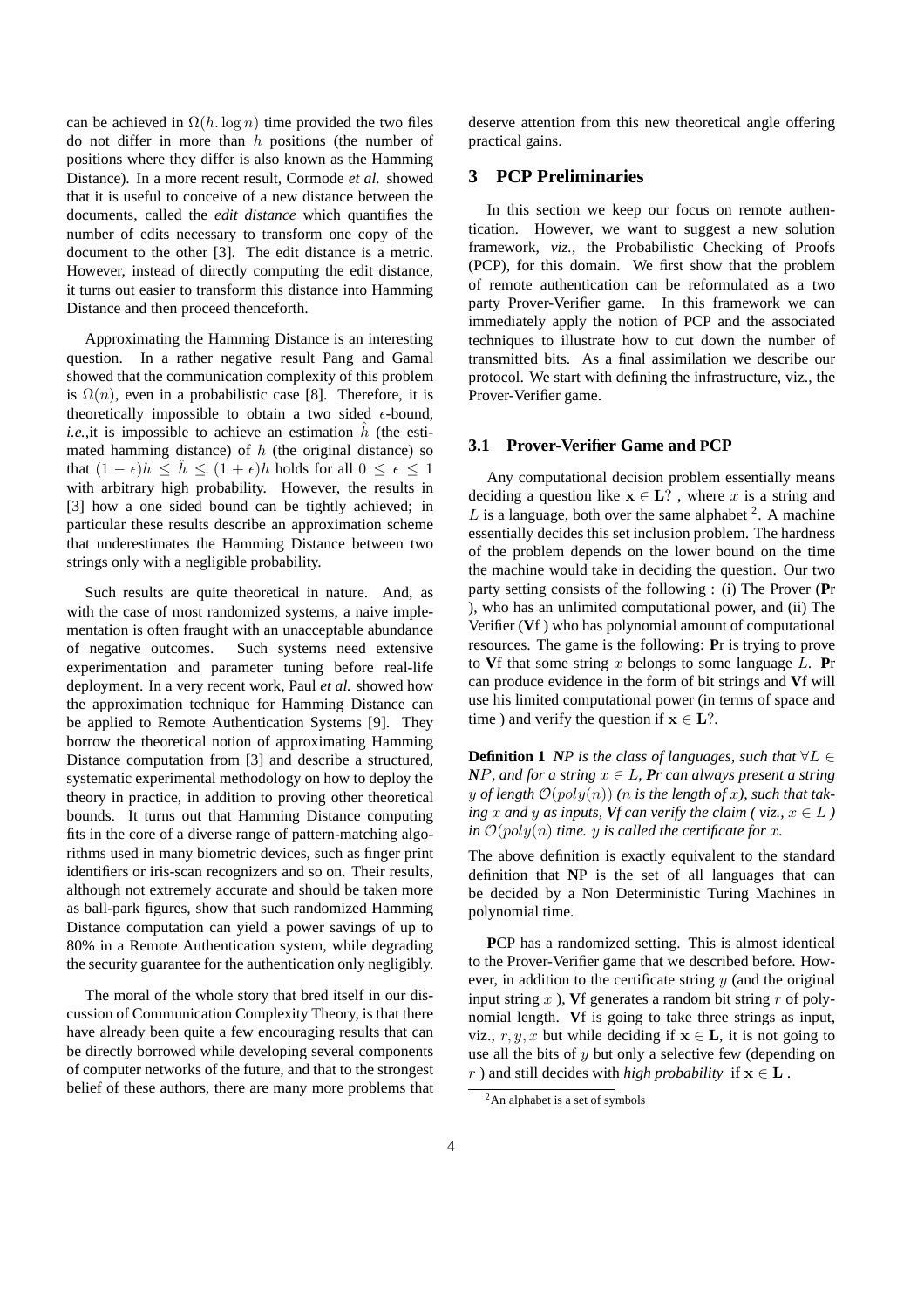**Definition 2**  $PCP(r(n), q(n))$  denotes the set of lan*guages for which the random string* r *has length* r(n) *and Vf can look only* q(n) *number of bits from the certificate string* y *and still be able to decide with high probability if*  $x \in L$ .

Having set up the framework, we now introduce the celebrated PCP-theorem [1] that we are going to use to design our authentication protocol.

**Theorem 1**

$$
NP = PCP(\mathcal{O}(\log n), \mathcal{O}(1))
$$

*In other words, the verifier*  $Vf$  uses only  $\mathcal{O}(\log n)$  *random bits (*r*) and samples only constant number of bits from the certificate string provided by*  $Pr$ , to resolve if  $x \in L$ .

#### **Why PCP ?**

**P**CP theorem stated above is remarkably strong. Once the prover prepares a proof (or certificate) with appropriate encoding, the verifier needs only to randomly look into a few (constant number) of its bits and will be able to decide with a very high probability if  $x \in L$ . We can use this trick for remote authentication. It is intuitively clear that we are trying to design a Verifier for our remote authentication system that will need to sample only a few bits ( constant number - to be exact) instead of the entire authentication key which may be quite large. To be able to exploit this principle, we need to reformulate our authentication mechanism as a **P**CP instance, which we do in the next section. There are couple of advantages in using PCP-based protocols for remote authentication, over the techniques suggested in [9]. First, the estimated transmission requirement is  $\mathcal{O}(1)$  (constant) in the case of PCP, as opposed to  $\mathcal{O}(\log n)$  in [9]. And second, a PCP-based protocol is quite generic in nature, while the other is limited to the approximation of Hamming Distance.

We feel it may be helpful for the reader's understanding to include an intuitive discussion on how **P**CP works. Consider the verifier's task in the normal case. The prover provides a certificate  $y$ , and the verifier computes the verification function  $v(y)$ ; if  $v(y) = 1$ , the verifier accepts that  $x \in L$  else it rejects. Now, it turns out that the prover can encode the certificate  $y$  in a special way. Error Correction Codes come in pretty handy in such encoding. Typically, an error correcting code maps smaller dimensional strings (messages) to strings of larger dimensions (codewords) ensuring that the codewords are sufficiently far from each other. In the case of PCP, we resort to a special kind of error correction code that also takes into account the verification function  $v(y)$ . Which works in the following way. Consider two strings  $\alpha$  and  $\beta$ , so that  $v(\alpha) = 1$  and  $v(\beta) = 0$ . In other words,  $\alpha$  is a proper certificate while  $\beta$  is not. Now, we can design a special kind of code that maps  $\alpha$  and  $\beta$  far apart from each other. Suppose the encoding function is  $E$ and  $E(\alpha) = \alpha'$  and  $E(\beta) = \beta'$ . Now, that  $\alpha'$  and  $\beta'$  are sufficiently different from each other, it becomes possible to distinguish between them by sampling much smaller number of bits (than their original lengths). Although the exact construction of such a code is quite complicated and beyond the scope of this paper, in a nutshell, this captures the intuition behind the **P**CP framework. The prover uses the encoding  $E$  to encode its certificate. The verifier is able to distinguish an honest certificate (encoded) from a bad one by sampling only a constant number of bits.

# **4 Remote Authentication as a Prover Verifier game**

In this section we cast the problem of remote authentication as a two party game. In particular we consider the scenario of a user remotely authenticating himself to a server, using a large token such as a biometric sample. The user provides a user id, say  $U$  and a token  $b$ . The server can access a database which has a template  $b_U$  known to be the identifier for  $U$ . Once presented with  $b$ , the server computes the distance  $d(b, b_U)$  between the two samples, and if  $d(b, b_U)$  is small enough, it approves U. Notice that  $d()$  is specific to the nature of the pattern used.

Now, we can think of the aforementioned scenario as a language recognition problem as follows :

Let  $L$  be the set of all possible tokens that can be generated by  $U$ . If the token is a fingerprint, then  $L$  consists of all possible fingerprints that  $U$  may generate. Typically, the fingerprints taken from a person are not exactly identical to each other; they vary slightly depending on the inherent sensor inaccuracy, exact condition of the thumb and so on. When  $U$  requests the server for authentication, the question the server really asks is - if  $b_U \in L$ ?. The answer is obviously affirmative if the user is really  $U$ . However, if the person is an imposter and not  $U$  then he would potentially generate another language  $L_v \neq L$  so that  $b_U \notin L_v$ . To prove the identity, the user gives one biometric sample of his own, which plays his certificate to the server. If the user is really U, then he can give a sample b such that  $d(b, b_U)$ is quite small. However for some other person  $V \neq U$ , it won't be possible to give such a biometric sample. To summarize, the process of remote authentication can be thought of as a two party game, where the server plays the role of **V**f , the user plays the role of **P**r , the template token  $b_U$  in the server database is the input string (called x in Definition 1 ). The user (or the prover **P**r ) provides the certificate string  $b$  (denoted by  $y$  in Definition 1).

Now we can present the above scenario in a **P**CP setting. The question asked is - if  $b_U \in L$  ? The work required to resolve the question is computing the distance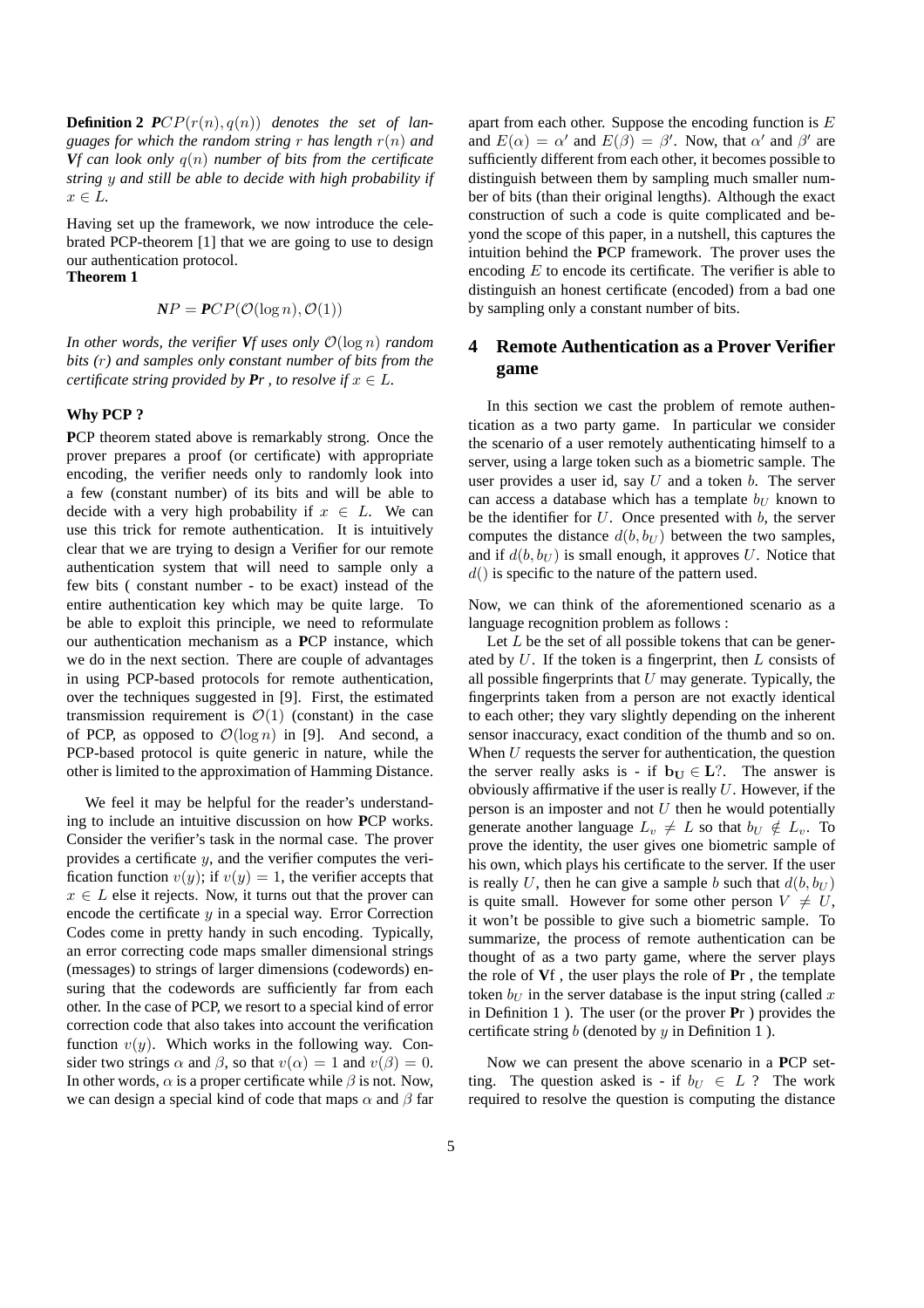$d(b, b_U)$ . This computation is typically a finger print recognition or a scanned retinal image matching or something similar depending upon the kind of pattern being used. There are polynomial time algorithms available for these pattern matching problems. So the decision question is in **N**P . Hence, We can now appeal to Theorem 1 which asserts the existence of a randomized algorithm A such that given a random string r of logarithmic length, **V**f (the server) can run A on r,  $b_U$  and only  $\mathcal{O}(1)$  number of bits of b and decide with very high probability if  $b_U \in L$ , i.e., approve (or disapprove) the user at the remote end. This is the focal point of this paper. Once **P**r and **V**f agrees on the random string r, **P**r needs to present to **V**f only a very small number of bytes from its authentication token. And by the strength of Theorem 1, **V**f will still be able to decide whether **P**r is an authorized person or not. Normally the biometric sample will be quite large in size, usually a few hundreds of kilobytes. Instead, in our setting only a very small fraction of that needs to be communicated over the network. The string  $r$  is also logarithmically small compared to  $b$  resulting in a very small overhead of communication. In fact, if **P**r and **V**f share the same pseudo-random-number generator (PRNG), then even that communication becomes unnecessary. This leads to the final protocol which we summarize in the following section.

### **5 The Remote Authentication protocol**

All the previous discussion culminates in constructing our protocol. We stick to the same notation used so far to denote the parties and input strings of our problem.

- 1. **P**r sends his user-id U to **V**f .
- 2. **V**f generates a small number of random bits (logarithmic in the size of the expected biometric sample) and sends this string ( r) to **P**r . This step is not required if the two parties share the same PRNG.
- 3. **P**r computes from  $r$  and the encoded version of  $b$ , a small sample  $b_c$  ( of  $\mathcal{O}(1)$  length ) and sends this to **V**f .
- 4. **V**f runs a computation with  $r, b_u$  and  $b_c$  as inputs and decides the authorization. This becomes possible by the result of **P**CP theorem.

The above protocol has the following characteristics.

- The communication overhead associated with a remote authentication is reduced by a significant amount.
- Since an additional level of encryption of information takes place in order to transmit the data, this will offer at least one extra level of protection on top of the normal one offered by a public key infrastructure.

• The whole process of computing the small subset of bits to be communicated is usually done through techniques of Error Correcting Codes which heavily uses polynomials and an associated mathematical structure called Galois field. Although Galois field operations are somewhat expensive, they are doable in reasonable time; in fact such operations are used for error correction in network transmission, or digital storage systems quite heavily.

#### **6 Discussion: Directions and Challenges**

It should be clear by now that PCP technology offers a neat and attractive design principle for Remote Authentication. In fact, the same principle has been proposed in the recent past as an alternative for quick verification of remotely executable codes [2]. The main research challenge however is to effectively design the proofs and the verification procedure that can be used in real time. Though it is gratifying to note that the proof of PCP-theorem is quite constructive [1], we are still at a distance from using the technique directly for a remote-authentication or a mobilecode verification. The reason is the following. The entire proof of PCP-theorem is based on a well known problem, viz., 3-CNF-satisfiability <sup>3</sup>. 3-CNF being an NP-complete problem, ensures that for any other problem in NP, an equivalent algorithm exists. In our case the verification algorithm typically does some pattern recognition in polynomial time. And all we know for sure by the strength of **P**CP theorem is that there exists another equivalent algorithm that performs the same task, but looks only into a small fraction of the pattern. However, no one to our knowledge has ever constructed such an algorithm. There are a few possible directions that can be taken to engineer the solution.

- One straightforward way would be to reduce the problem of pattern recognition into 3CNF and then apply the algorithm known for 3CNF on the new reduced form of the problem. This is doable because anything in NP is reducible to 3CNF.
- Modifying a standard algorithm such as fingerprint recognition) into one that our protocol can use. This is based on the same intuition on which the very proof of PCP-theorem is designed. The idea is the following: Take a proof and blow up it up in size using a suitable error correction code such as multivariate Reed-Muller code (which is used in the PCP-theorem). Clearly, any arbitrary code will not work; the structure of the code has to be intrinsically related to the exact verification function that the verifier would use in a normal setting. This is an open problem for the theoreticians.

<sup>3</sup>Conjunctive Normal Form